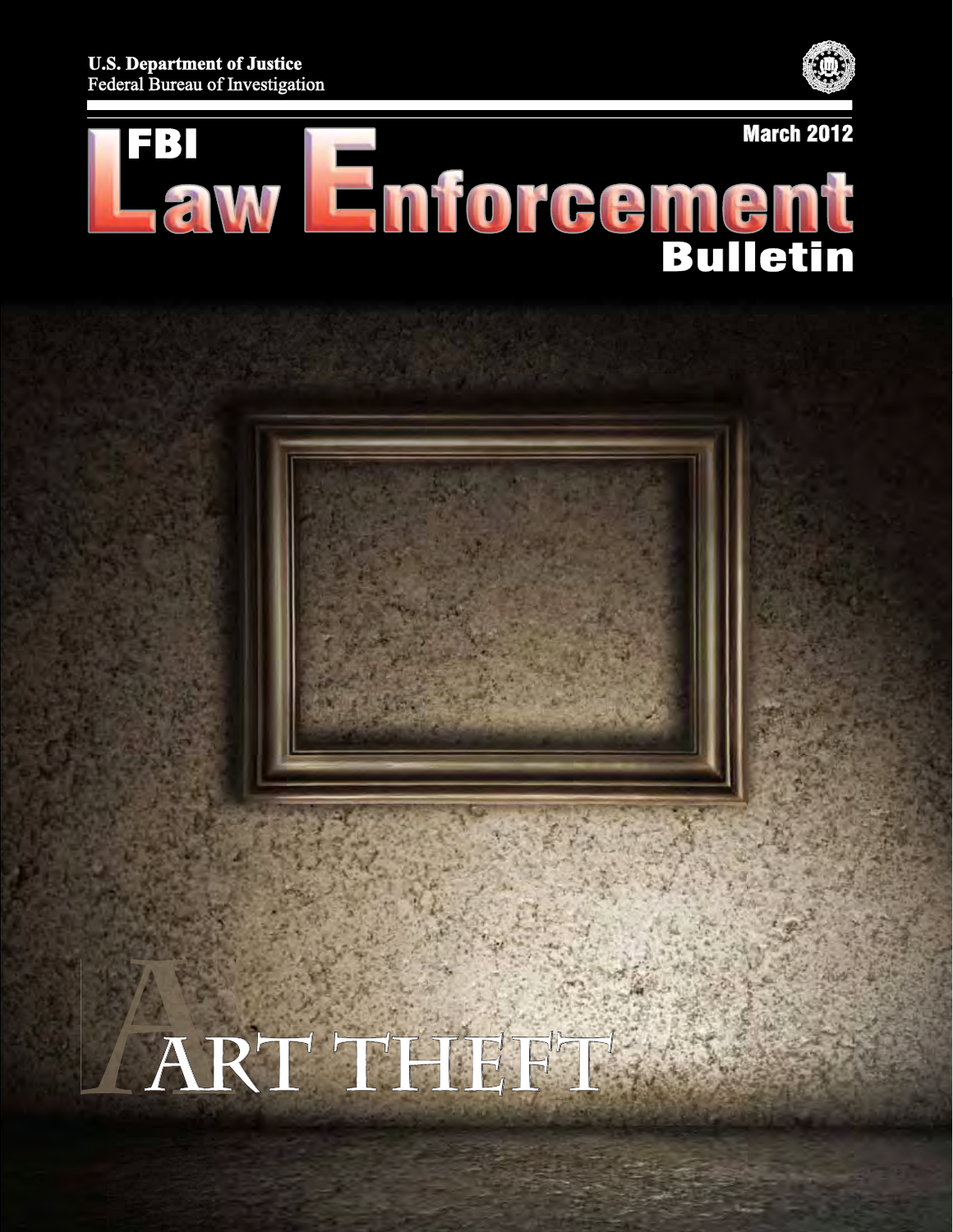## *Perspective*

*The Disease of Certainty* By Everett Doolittle, D.P.A.

# **SCENE DI**  $\overline{\phantom{0}}$ V

have had great opportunities over my many years in law enforcement. I have served as a police officer, a deputy sheriff, and even the chief deputy, but I found my greatest career opportunity at the Minnesota Bureau of Criminal Apprehension (BCA). At BCA, I tackled my most challenging assignment when I led the Cold Case Unit (CCU).

Early in my career, I gained valuable experience by working on homicide teams. But, studying the errors of others and reworking an old case granted me even greater insight into why cases fail. This article describes one of the major sources of these investigative errors: a phenomenon I dubbed the "Disease of Certainty."

*Dr. Doolittle retired from the Minnesota Bureau of Criminal Apprehension and currently serves as an associate professor in the School of Law Enforcement and Criminal Justice at Metropolitan State University in St. Paul, Minnesota.*



© iStockphoto.com

14 / FBI Law Enforcement Bulletin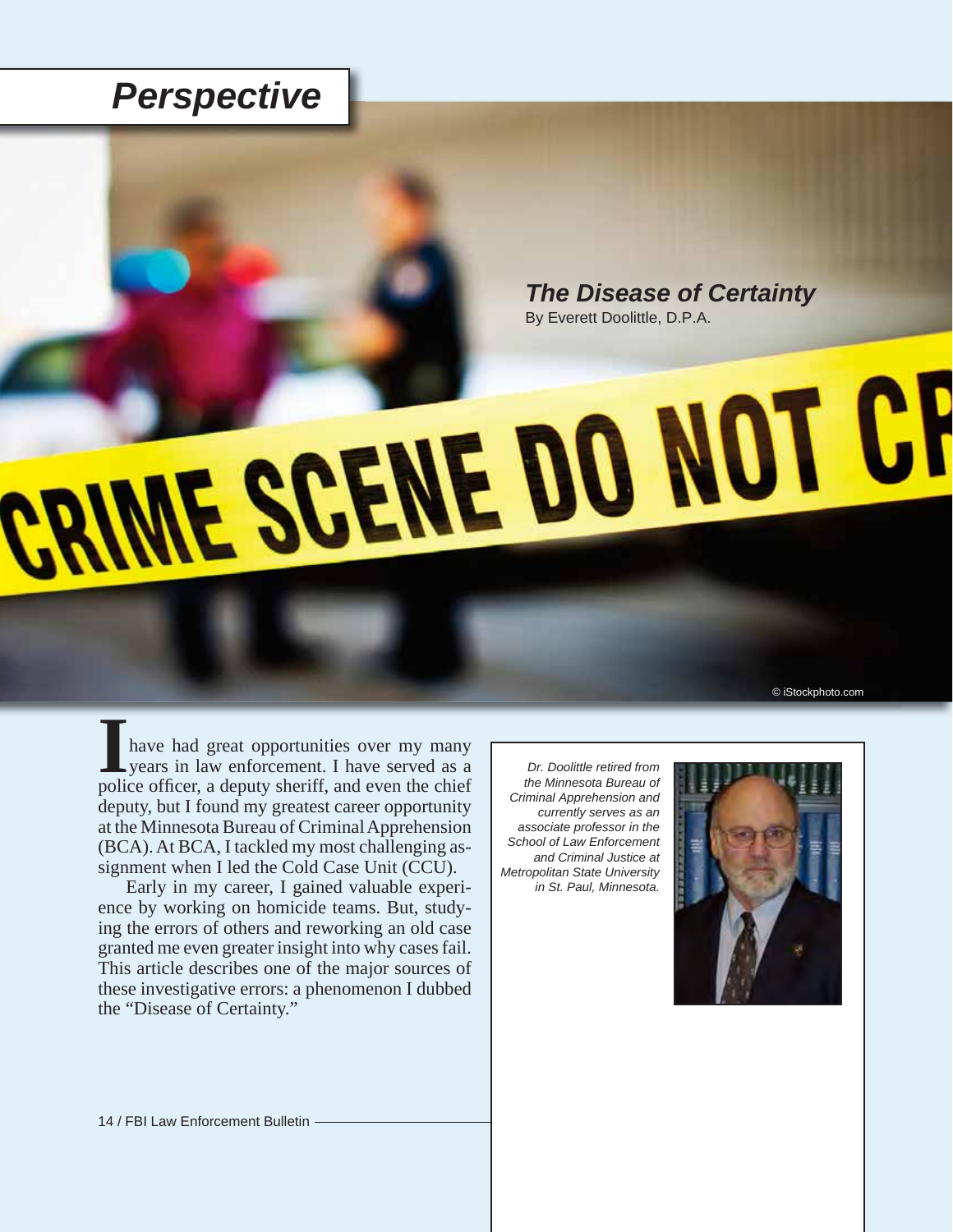The Disease of Certainty is fatal to investigations. Both inexperienced and seasoned officers can catch this contagious disease, and it can spread throughout a team. It occurs when officers feel so convinced of their own beliefs that they allow themselves to become tunnel-visioned about one conclusion and ignore clues that might point them in another direction. Those who resist the disease may be ridiculed and ostracized for their supposed lack of understanding and inability to see the truth if all of their coworkers share the same beliefs and assumptions about the investigation.

The numerous cases that CCU worked over the years taught us many lessons about the Disease of Certainty. For clarification, when I refer to the BCA CCU, I include all members of the BCA team (agents, analysts, forensic scientists, and support personnel) and the local and county investigators who assist these investigations. Cold case investigations demand a multiagency ap-

proach to solve a difficult problem, so a diverse set of personnel with varying expertise comprise the team.

By describing what I have learned about the Disease of Certainty, I do not aim to demean the work of the initial agencies involved, but to help others avoid the same mistakes in the future. I want to eliminate this deadly disease of perception that can prevent investigators from seeing beyond their own assumptions. All of these cases involved dedicated and professional individuals, but fatal errors occurred nonetheless. CCU does not aim to judge the initial investigators but to work with the agency as a team to reinvigorate the investigation. One person or agency never deserves all of the credit for cracking a case because it demands a true team effort.

#### **A Case Study**

My work with CCU began with numerous rape and assault cases, but I will focus on a series of homicides. The first of the confirmed homicides occurred in December 1978. As the Huling family slept in their secluded rural farm house north of the Twin Cities (St. Paul and Minneapolis) in Minnesota, an intruder entered their home. Be-

fore leaving, the intruder viciously murdered Alice Huling and three of her children—miraculously, one survived.

Several other seemingly unrelated crimes occurred over the following year. The next one took place in May 1979 when Marlys Wohlenhaus came home from school. A few hours later, her mother returned from errands and found Marlys severely beaten and unconscious. The girl was

pronounced dead 2 days later. Next, in the following months, a young woman disappeared after leaving a restaurant. Though her car quickly was discovered near the Mississippi River, her body was not found for another 5 years. Yet again, soon after, a young girl left another restaurant where witnesses saw her forced into a vehicle, and her body was found days later.

These cases shocked the surrounding communities. However, because no apparent relationship existed between the crimes, the police departments investigated them individually. Several independent investigations continued for many years. In each of the cases, police identified a

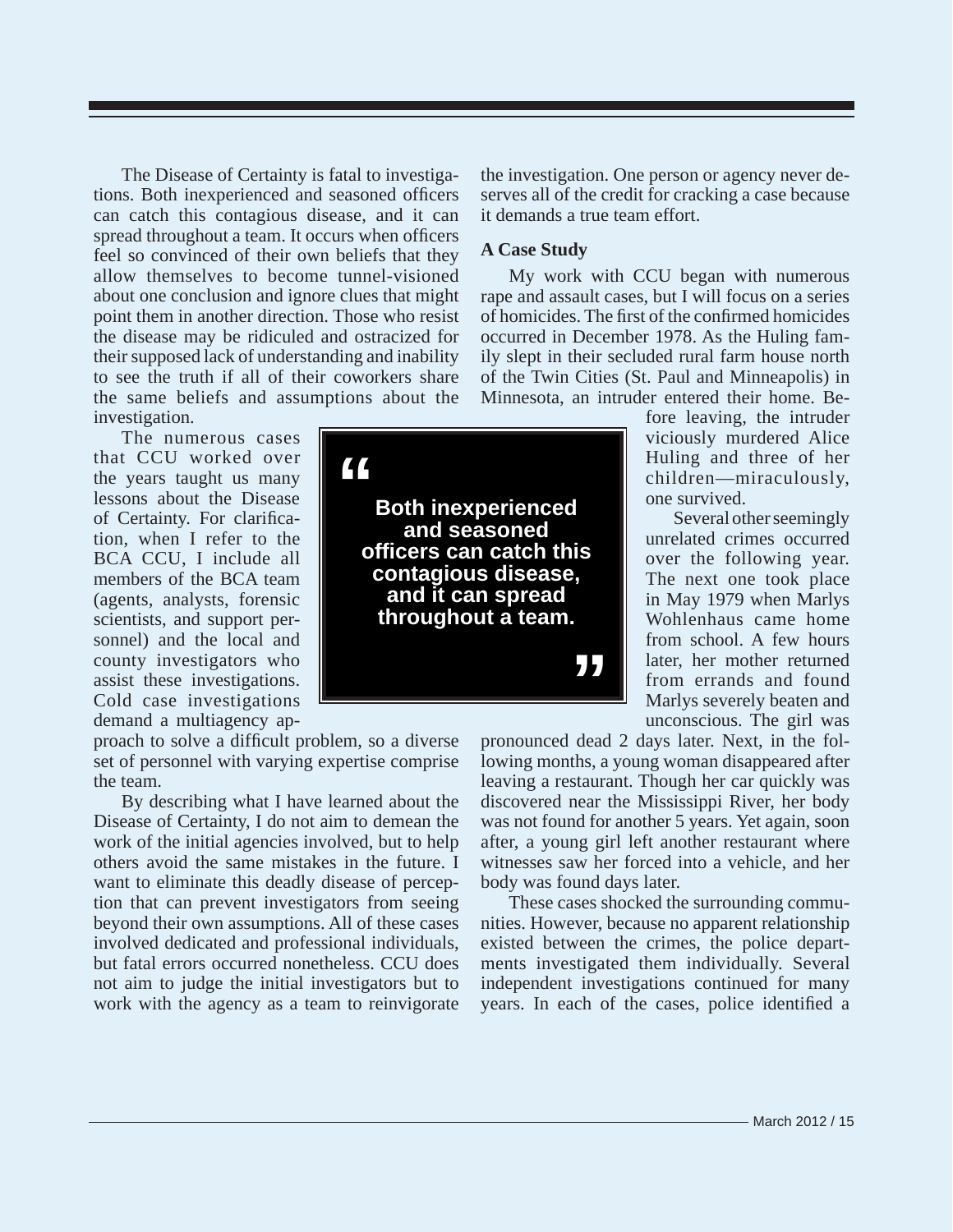different prime suspect who became the central focus of the investigation.

#### **The Disease Defined**

To understand the seriousness of this issue, I need to explain the investigative process and how problems can arise. There are two logical approaches to problem solving that investigators must understand and use effectively: deductive and inductive reasoning. Deductive reasoning results from the evidence that people see in murdermystery movies—the smoking gun, witnesses,

DNA, fingerprints, and other tangible facts and clues. With deductive reasoning, this evidence builds the foundation of the case, and everything comes together to point to one conclusion.

Unfortunately, most real-life investigations differ greatly from the ones seen on television. In many cases, investigators can gather little if any tangible facts or evidence, which leads to a difficult, complex investigation that quickly can become a cold case. In these instances,

investigators must turn to inductive reasoning to evaluate possible directions and outcomes. Through inductive reasoning, or scenario-based logic, we determine possibilities and probabilities based on experience and intuition and then attempt to prove or disprove them. Investigators start with a simple question, for example: Who killed Marlys Wohlenhaus? Could it be her boyfriend? What would be his motive? Could it be her stepfather or the neighbor kid who lives down the block? What would be their motives? Investigators attempt to identify possibilities and eliminate them one by one until only the most probable solution remains.



To the seasoned investigator, this type of reasoning becomes the routine course of action.

These types of reasoning can go awry when in the mind of an investigator a possibility becomes the only reality. When officers become convinced of a certain solution, they may think that others who disagree with their answer simply do not understand. In most cases, experienced investigators' instincts are correct, and their prime suspect indeed committed the crime. Nevertheless, one always must keep an open mind to the facts that disagree with an initial assessment as probability does not

> equate to certainty. Anyone can come to an incorrect first conclusion, especially when little or no straightforward evidence exists, and a conclusion is based mainly on conjecture.

#### **The Case Resolved**

In the serial murders outlined above, this Disease of Certainty led law enforcement personnel to disregard key information because it did not agree with their previous conclusions. However, when CCU reopened

the case, many new hypotheses developed, and answers were found among the volumes of information the initial investigators had gathered. As in many cold cases, this only could happen when some initial investigators were removed and new personnel were assigned to support the case.

Eventually, CCU solved these crimes by examining a suspect who quickly had been cleared in the initial investigation. This man was not an acquaintance, stepfather, priest, or deputy, but a stranger. Joseph Ture was a drifter who lived in his car at a rest stop about 4 miles from the Huling home. Four days after the murders, police arrested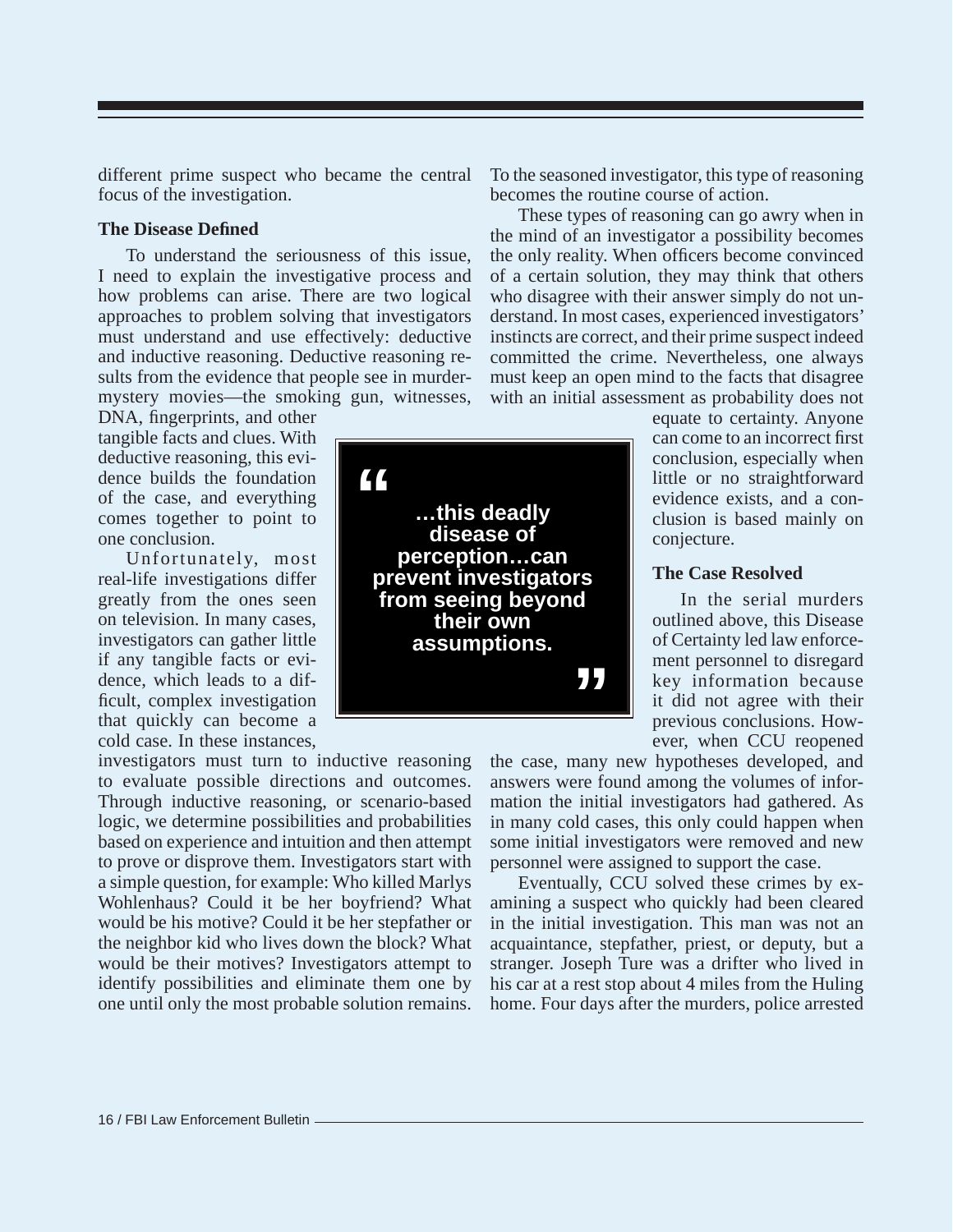Ture for an unrelated crime and found a ski mask, a club wrapped in leather, and a small toy car in his possession. These items became significant years later.

Two years later, in 1981, Ture was arrested and convicted of the murder of another waitress. While awaiting trial, he supposedly talked to his cellmate about his involvement in the murders of the Huling family and Marlys Wohlenhaus, and his statements were forwarded to law enforcement agencies. When officers questioned Ture, he maintained his innocence and claimed he was working at an automobile plant in St. Paul when the

homicides occurred. The investigators contacted the plant and confirmed that a Joseph Ture was working on the assembly line at the time of the murder of Marlys Wohlenhaus. As a result, the officers eliminated Ture as a suspect.

When CCU personnel examined this case 20 years later, however, they reconsidered evidence, such as Ture's statements to his cellmate and the items he possessed at the time of his initial arrest. They double-checked Ture's alibi

and realized that it actually was Joseph Ture, Sr., the suspect's father, who worked at the automobile plant at the time of the murder. Upon further inquiry, CCU members discovered other incriminating remarks that the suspect made to his cellmate. Ture divulged information that only someone with direct involvement in the crime would have known. Also, the team found that Billy Huling, the one surviving child of the Huling home, could identify the toy car found with Ture when he was arrested decades earlier; Billy and his brother, Wayne, had played with a similar one prior to the night their family was murdered.

This example illustrates how investigators can become too convinced of their own conclusions. Because Joseph Ture allegedly was working at the time of the Wohlenhaus murder, officers disregarded other significant evidence against him. Once CCU reexamined previously held truths about the case (such as Ture's alibi), they solved the crimes. This case has appeared numerous times on television.

#### **Dangers of Overconfidence**

Over the years, I have seen priests, deputy sheriffs, stepfathers, neighborhood kids, boy-

> friends, parents, spouses, and other innocent suspects become not only the focus of the investigation but the only possible answer in the minds of investigators. Once investigators develop this mind-set, it takes courage for others to stand up and disagree with the one perceived truth.

> Also, this Disease of Certainty seriously can damage innocent individuals who mistakenly become the focus of the investigation. In some instances, little or no factual

evidence exists against a suspect, yet the police, community, and media all believe the individual committed the crime. Rather than grieving the loss of a friend, acquaintance, or loved one, the suspect must deal with being viewed as a criminal in the eyes of the public.

Investigators face the challenge of pursuing their work confidently and proactively, yet understanding that they can be wrong and that if they are their errors impact many people. In this way, officers hold much power and influence over the lives of others, and their ethics matter a great deal. Police may want to solve cases quickly by relying

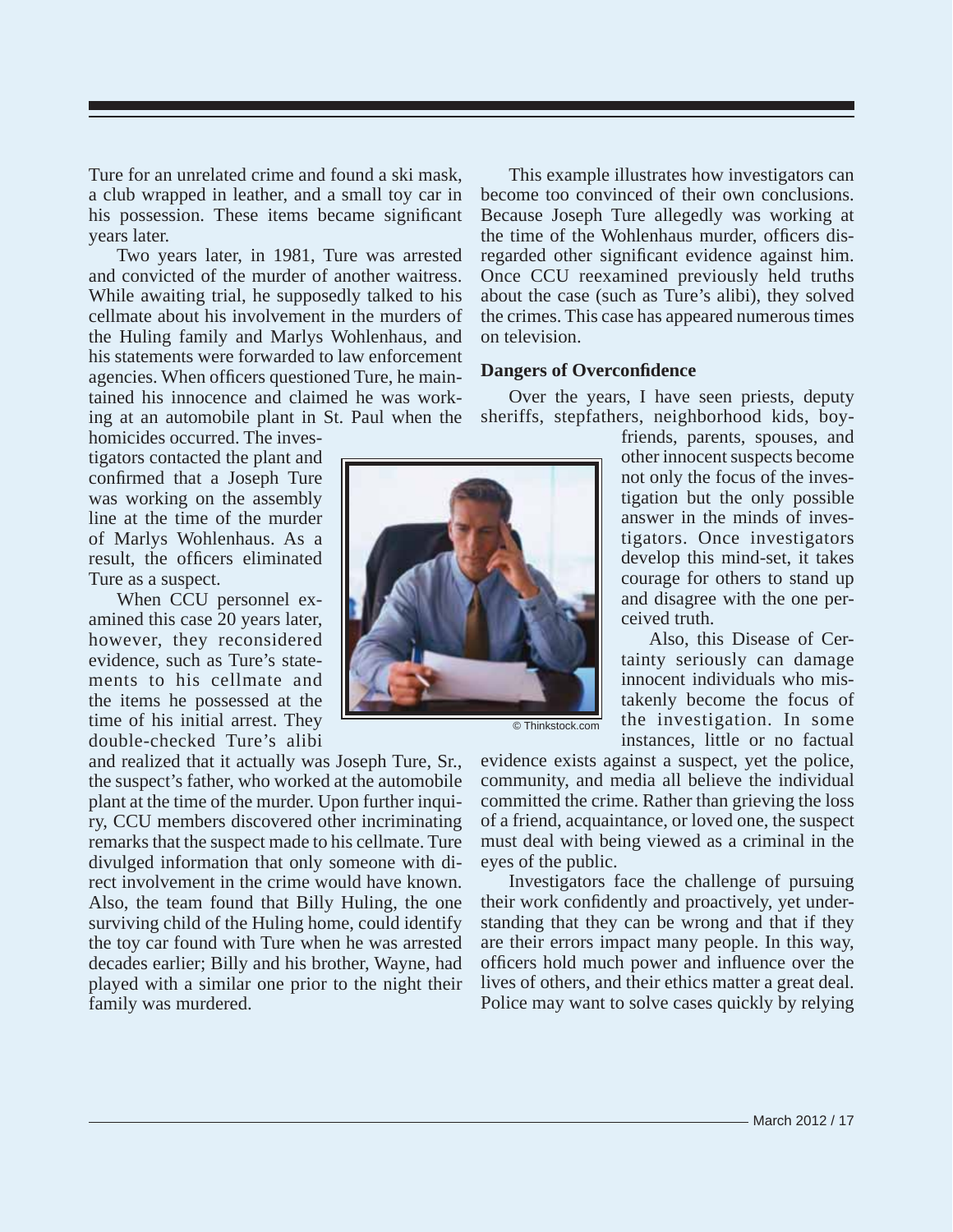on their instincts and investigating aggressively, but they also have a duty to remain open-minded, fair, and thorough. Working cold cases, I have seen the conflicts that arise when these priorities fall out of balance.

CCU's success in identifying Ture as the murderer in no way detracts from the competency of the original investigators. But, to combat the Disease of Certainty, agencies must remember that

personnel assigned to a particular case do not "own" that investigation. In the serial murders described above, the initial investigative teams included experienced officers who had long records of success, yet their experience may have contributed to their failures. These errors, while understandable, may not have occurred had the investigators not formed such strong beliefs of who committed the crimes. Experienced

investigators draw on their past successes, which may blind them to unexpected possibilities.

#### **A Wide Perspective**

Many of the cases worked by CCU, like the Wohlenhaus and Huling murders, involved talented and dedicated personnel who focused too narrowly on one hypothetical conclusion. One incorrect hypothesis should not jeopardize an entire case. Every investigation reveals several paths that can lead in any number of directions, and, if it dead-ends, investigators need to turn around and try a new one. Problems arise, however, when police venture down the wrong path and refuse to see that they are going in the wrong direction.

Once investigators develop this fixed mind-set, they filter out information that disagrees with their



conclusion and only see the evidence that supports their answers. I have observed this phenomenon often while managing multiagency task forces and referred to it as the "Don Quixote Effect." Don Quixote, a famous literary hero, mistakenly battled windmills because he believed so strongly that they were giants. This idea resonates in Thomas Kuhn's 1962 book, *The Structure of Scientific Revolutions,* which discusses the difficulties expe-

> rienced by scientists when they discovered information that disagreed with their long-held truths or paradigms.

> Overconfidence is not the only way that the Disease of Certainty can infiltrate an investigation. Sometimes, a lack of perspective leads the team awry. When investigators dig deeply into the facts of a case, they can become too focused on one suspect, one lead, or one piece

of information and lose sight of the bigger picture. This line of thinking caused investigators to mistakenly eliminate Joseph Ture as a suspect in the crimes described above.

When venturing into a densely wooded forest—it is easy to lose sight of the forest when surrounded by trees. Similarly, when officers become bogged down by puzzling information and unanswered questions, they may find it difficult to see the bigger picture of the case. Solving a difficult and complex investigation with keen inductive reasoning demands more than a team of dedicated personnel; it requires a leader. True leaders can see beyond disparate facts and seemingly unrelated evidence to view the whole "forest," and they have the courage to tell others when they are heading in the wrong direction.